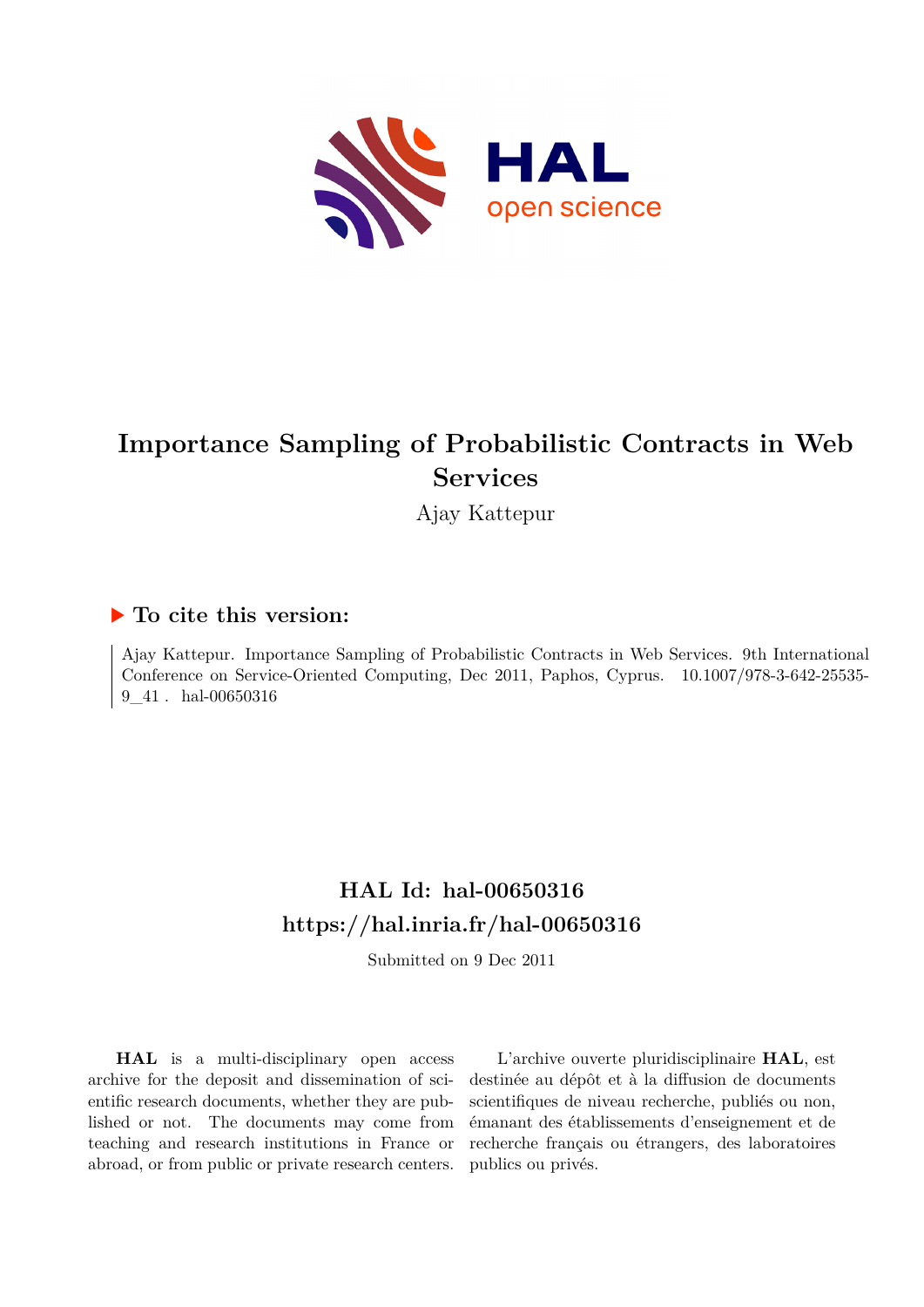# Importance Sampling of Probabilistic Contracts in Web Services

#### Ajay Kattepur

IRISA/INRIA, Campus Universitaire de Beaulieu, Rennes, France.

Abstract. With web services quality of service (QoS) modeled as random variables, the accuracy of sampled values for precise service level agreements (SLAs) come into question. Samples with lower spread are more accurate for calculating contractual obligations, which is typically not the case for web services QoS. Moreover, the extreme values in case of heavy-tailed distributions (eg. 99.99 percentile) are seldom observed through limited sampling schemes. To improve the accuracy of contracts, we propose the use of variance reduction techniques such as importance sampling. We demonstrate this for contracts involving *demand* and refuel operations within the *Dell* supply chain example. Using measured values, efficient forecasting of future deviation of contracts may also be performed. A consequence of this is a more precise definition of sampling, measurement and variance tolerance in SLA declarations.

Keywords: Web Services, QoS, Importance Sampling, SLA.

#### 1 Introduction

Web services continue to attract applications in many areas [1]. With increasing efforts to standardize performance of web services, focus has shifted to Quality of Service (QoS) levels. This is important to consider in case of orchestrations that specify the control flow for multiple services. To this end, contractual guarantees and service level agreements (SLAs) [2] are critical to ensure adequate QoS performance.

QoS metrics being random variables, the treatment of contractual obligations tends toward probabilistic criterion [3]. Contractual obligations may be specified as varying percentile values of such distributions rather than "hard" values. In [4], composition and monitoring such contracts with stochastic dominance have been examined.

As metrics such as response time and throughput rates can have heavy tails, estimating extreme values becomes difficult with few observations. The availability of a web service might need contracts for extreme percentiles in the response time profile (99.99 percentile). For instance, an ambulance or disaster management web service must be available  $24 \times 7$ , indicating a high availability requirement. These values are dependent on sampled random values and can lead to high variance in contractual guarantees.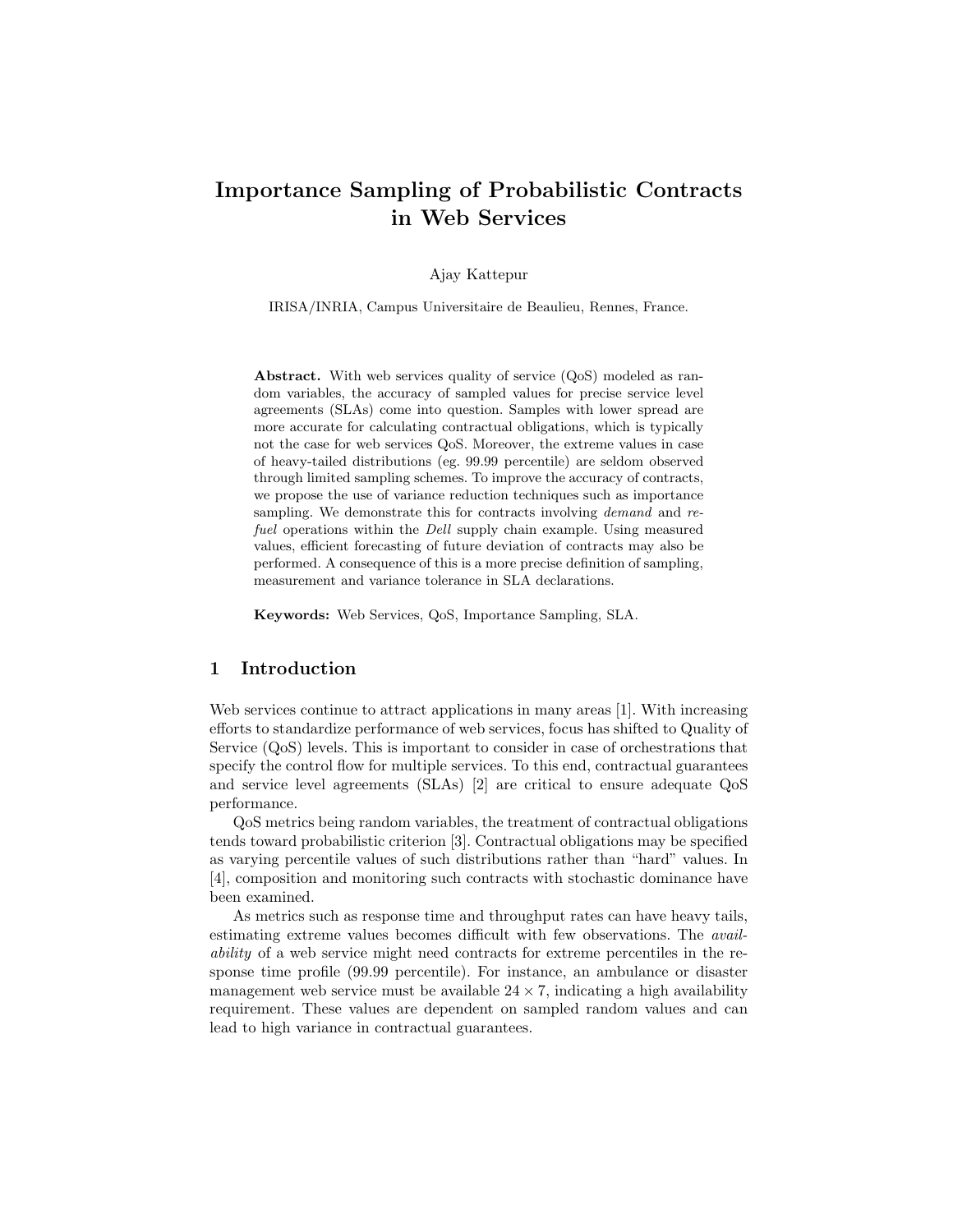#### 2 Importance Sampling of Probabilistic Contracts in Web Services

The use of *importance sampling* [5] is proposed as a solution to these problems. Disadvantages of conventional Monte-Carlo techniques such as high variance of percentile values may be eliminated. In case of heavy tailed distributions, unobserved extreme percentiles can be quantified with higher accuracy. These are stochastically "important" observations to estimate contractual deviations. These issues are demonstrated with the Dell example [6], a choreography involving Dell Plant and Supplier orchestrations. We study more accurate bounds for supplier contracts with varying plant demand rates. Further, we show how QoS metrics such as stock level deviations (specially long delays) can be estimated with low variance.

The rest of the paper is organized as follows: Section 2 introduces the probabilistic contract composition procedure for web services' QoS. Importance sampling is briefly introduced in Section 3 with emphasis on contractual sampling in web services and sample deviations. The Dell application is introduced in Section 4 with two workflows interacting in a choreography. The two application of importance sampling with respect to the Dell supply chain are described in Sections 4.1 and 4.2. Related work and conclusions of the paper are included in Sections 5 and 6, respectively.

### 2 Probabilistic QoS Contracts

Available literature on industry standards in QoS [7] provides a family of QoS metrics that are needed to specify SLAs. These can be subsumed into the following four general QoS observations: Service Latency, Per Invocation Cost, Output Data Quality and Inter-Query Intervals. To handle such diverse domains, metrics and algebra for QoS, a framework is proposed in [4]. Using such an algebra, QoS metrics may be defined explicitly with domains, increments and comparisons within service orchestrations.

For a domain  $\mathbb{D}_Q$  of a QoS parameter  $Q$ , behavior can be represented by its distribution  $F_Q$ :

$$
F_Q(x) = \mathbb{P}(Q \le x)
$$
\n<sup>(1)</sup>

Making use of stochastic ordering [8], this is refined for probability distributions  $F$  and  $G$  over a totally ordered domain  $D$ :

$$
G_Q \preceq F_Q \quad \iff \quad \forall x \in \mathbb{D}_Q, \quad G_Q(x) \ge F_Q(x) \tag{2}
$$

That is, there are more chances of being less than x (partial order  $\preceq$ ) if the random variable is drawn according to  $G$  than according to  $F$ . A QoS contract must specify the obligations of the two parties:

- The obligations that the orchestration has regarding the service are seen as assumptions by the service - the orchestration is supposed to meet them.
- The obligations that the service has regarding the orchestration are seen as guarantees by the service - the service commits to meeting them as long as assumptions are met.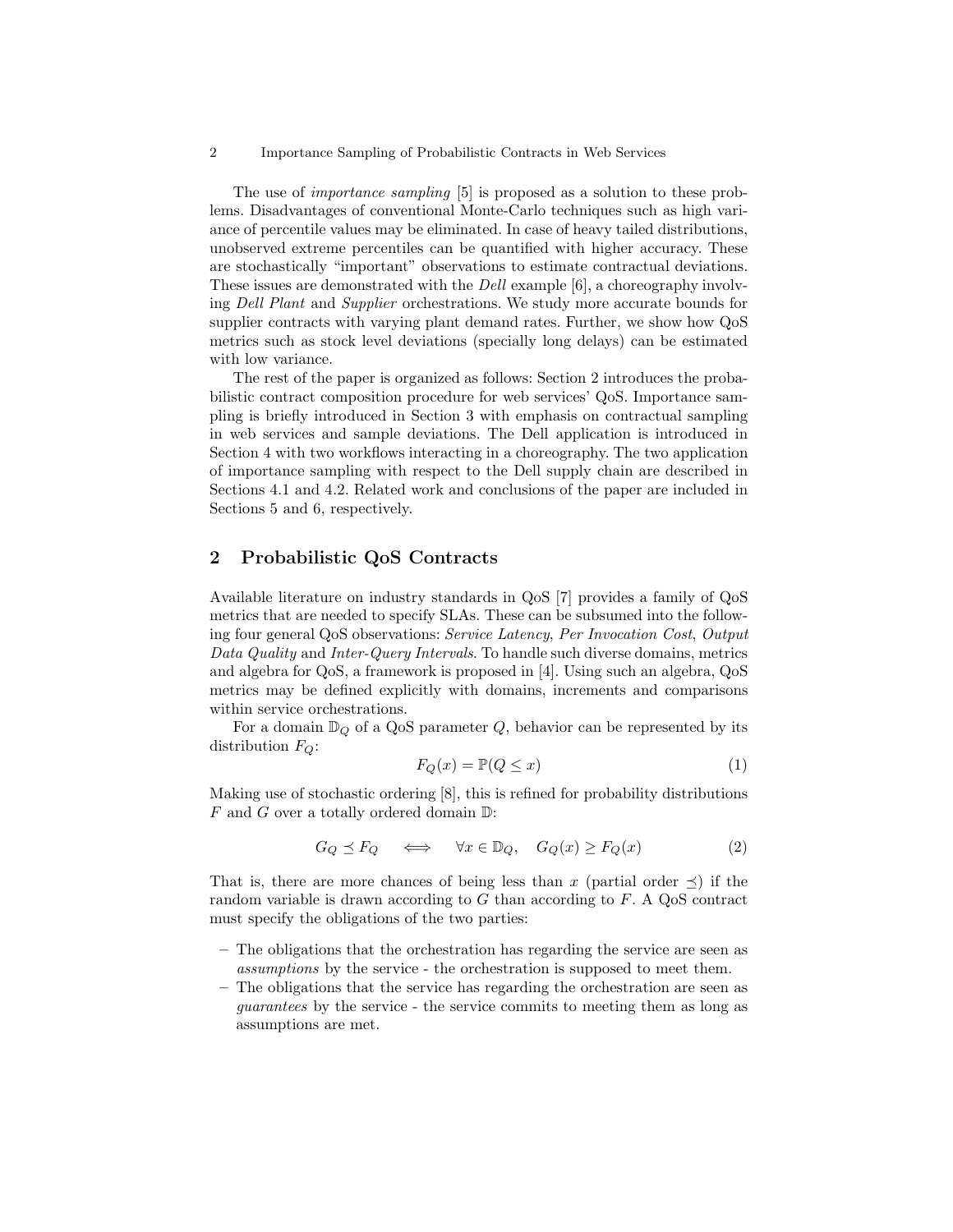Definition 1 A probabilistic contract is a pair (Assumptions, Guarantees), which both are lists of tuples  $(Q, \mathbb{D}_Q, F_Q)$ , where Q is a QoS parameter with QoS domain  $\mathbb{D}_Q$  and distribution  $F_Q$ .

Once contracts have been agreed, they must be monitored by the orchestration for possible violation as described in [3].

## 3 Importance Sampling

In case of web services' SLAs, these rare event simulations can be used to determine the occurrence of failure or deviation from contracts. Traditional Monte-Carlo (MC) methods waste a lot of time in a region of the state space which is "far" from the rare set of interest. Modifying the underlying distributions to move "near" the states of interest provides a more efficient means of analysis. With typical Monte-Carlo (MC), if the mean  $\mu = 10^{-5}$  and if we want the expected number of occurrences of this event to be at least 100, we must take approximately  $N = 10^7$  runs. For lower values of N, not even a single occurrence of this event may be seen - leading to the faulty conclusion that the event does not occur.

Importance sampling (IS) [5] increases the probability of the rare event while multiplying the estimator by an appropriate likelihood ratio so that it remains unbiased. Consider the case of a random variable  $Q$  with probability density function (PDF)  $F_Q$  for which the probability of a rare event  $\mathbb{P}(H(Q) > \Phi)$  is to be estimated. Here  $H(Q)$  is a continuous scalar function and  $\Phi$  is the threshold. Using Monte-Carlo, one generates independent and identically distributed samples  $Q_1, Q_2, ... Q_N$  from the PDF  $F_Q$  and then estimates the probability:

$$
\mathbb{P}_{MC} = \frac{1}{N} \sum_{i=1}^{N} \mathbf{1}_{H(Q_i) > \Phi}
$$
 (3)

where  $\mathbf{1}_{H(Q)>\Phi}$  is 1 if  $H(Q) > \Phi$  and 0 otherwise. For a rare event, such a technique needs many runs for low variance estimates.

With Importance Sampling (IS) [5], variance can be reduced without increasing the number of samples. The idea is to generate samples  $Q_1, Q_2, ... Q_N$  from an auxiliary PDF  $G_Q$  and then estimate probability:

$$
\mathbb{P}_{IS} = \frac{1}{N} \sum_{i=1}^{N} H(Q_i) \mathbf{1}_{H(Q_i) > \Phi} \frac{F_Q(Q_i)}{G_Q(Q_i)} \tag{4}
$$

It is evident that  $G_Q$  should be chosen such that it has a thicker tail than  $F_Q$ . If  $F_Q$  is large over a set but  $G_Q$  is small, then  $\left(\frac{F_Q}{G_Q}\right)$  $\left(\frac{F_Q}{G_Q}\right)$  would be large and it would result in a large variance. It is useful if we can choose  $G_Q$  to be similar to  $F_Q$  in terms of shape. Analytically, we can show that the best  $G_Q$  is the one that would result in a variance that is minimized [5]. In order to perform this selection, some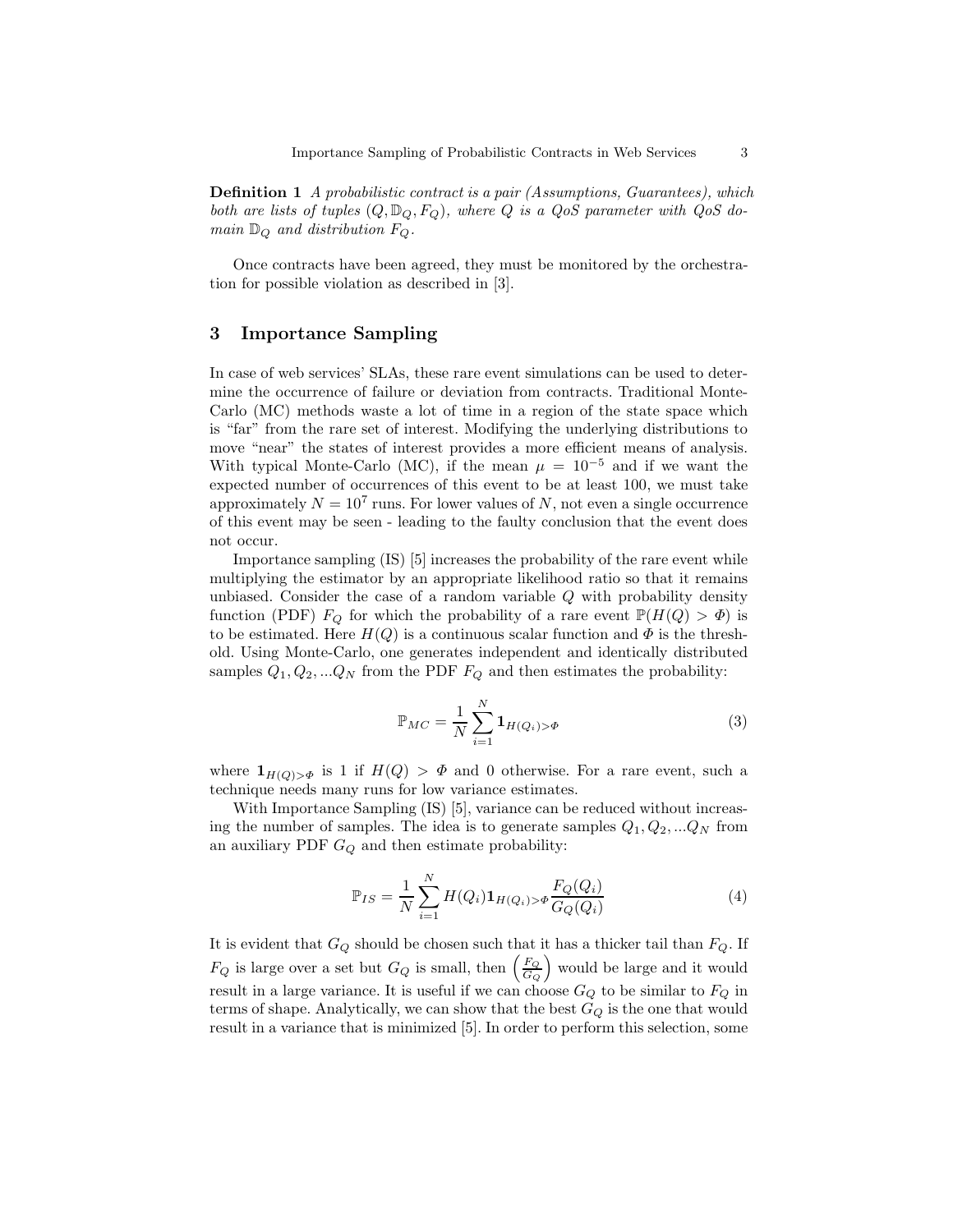sort of knowledge about the distribution is assumed, either through theory or pre-collected statistical data.

As in the case of most statistical techniques, the monitoring of contracts is also based on samples of the population of QoS. If the variance in values of the sample set is large then the mean is not as representative of the data as if the spread of data is small. If only a sample is given and we wish to make a statement about the population standard deviation(from which the sample is drawn), then we need to use the sample standard deviation. If  $Q_1, Q_2, ..., Q_N$  is a sample of  $N$  observations, the sample variance is given by:

$$
s^{2} = \frac{\sum_{i=1}^{N} (Q_{i} - \bar{Q}^{2})}{N - 1}
$$
\n(5)

with  $\overline{Q}$  as the sample mean. This sample standard deviation can be used to represent the deviation in the population QoS output and is used in this paper.

## 4 Dell Supply Chain

To demonstrate the variation in the QoS domains in real-world services, we study the Dell example [6]. The Dell application is a system that processes orders from customers interacting with the Dell webstore. According to [6], this consists of the following prominent entities:

- Dell Plant Receive the orders from the Dell webstore and are responsible for the assembly of the components. For this they interact with the Revolvers to procure the required items.
- Revolvers Warehouses belonging to Dell which are stocked by the suppliers. Though Dell owns the revolvers, the inventory is owned and managed by the Suppliers to meet the demands of the Dell Plant.
- Suppliers They produce the components that are sent to the revolvers at Dell. Periodic polling of the Revolvers ensure estimates of inventory levels and their decrements.

Essentially, there are a Dell Plant and Supplier orchestrations that are choreographed through common Revolvers. The critical aspect in the Dell choreography is efficient management of revolver levels. It is a shared buffer resource that is accessed by both the Dell Plant and the Suppliers. As discussed in [6], for the efficient working of the supply chain, the interaction between the Dell Plant and the Supply-side workflows should be taken into account.

The requests made by the plant for certain items will be favorably replied to if the revolvers have enough stock. This stocking of the revolvers is done independently by the suppliers. The suppliers periodically poll (withdraw inventory levels) from the revolvers to estimate the stock level. In such a case, a contract can be made on the levels of stock that must be maintained in the revolver. The customer side agreement limits the throughput rate. The supplier side agreement ensures constant refueling of inventory levels, which in turn ensures that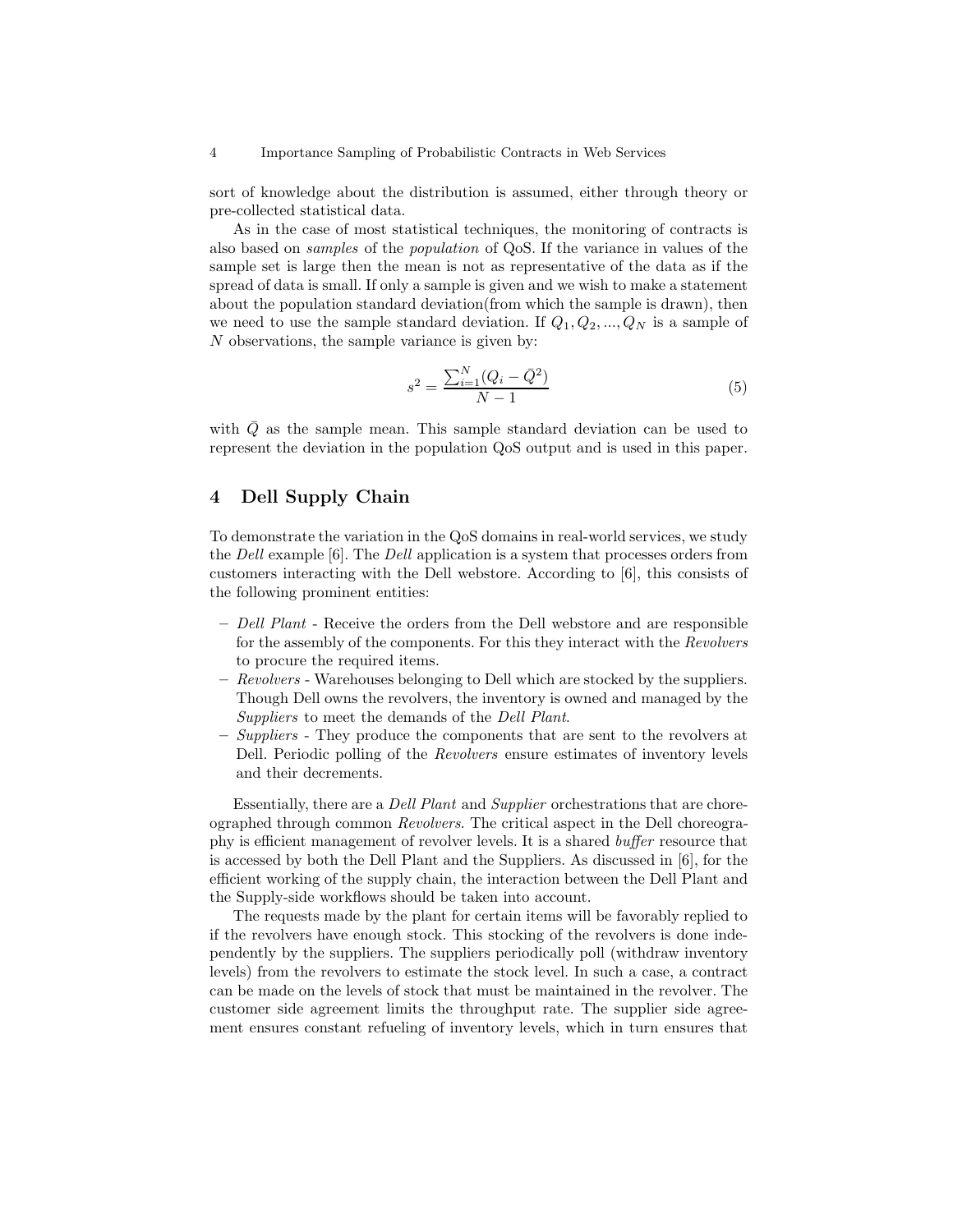the delay time for the customer is minimized. Thus, it represents a choreography comprising two plant-side and supplier-side orchestrations interacting via the revolver as a shared resource.

#### 4.1 Contract Composition

For the Dell example, as QoS metrics are inherent to the functionality of the choreography, specifying explicitly probabilities of outage is necessary. Proposed are the following two concrete metrics that qualitatively evaluate these workflows:

- $-$  **Assumption**: The *demand* (number of orders/hour) distributions from the Dell plant made to a particular revolver. It is the prerogative of the plant to maintain demand within acceptable range of the contracts.
- Guarantee: The delay (hours) distribution in obtaining products from revolvers. This, in turn, is dependent on the availability of products in the revolver. The suppliers ensure efficient and timely refueling to maintain acceptable delays in the supply chain.

Consider the assumption on the query rate of the customer shown as an exponential distribution as in Fig. 1. Repeatedly pinging the service in order to receive boundary values of the distribution is expensive and not reflective of run-time performance. This is demonstrated for three values in Table 1 with 10000 runs. Conventional Monte-Carlo does not detect the probability of inter-query periods being less than 100, 50 or 20 minutes (which can be fallaciously interpreted as the rare event never occurring). Using an importance sampling distribution, accurate mean and sampling variance values are produced for the probability of crossing these thresholds. Such a level of accuracy is needed specially for critical web services (crisis management such as ambulance or fire stations). For conventional web services contracts as well, such precise contractual obligations can reduce the need for extended monitoring of services contracts.



Fig. 1. Inter-query period fitting.

Fig. 2. Response time fitting.

A corresponding guarantee from the service provider regarding the response time may be estimated as a long tailed distribution (Fig. 2, Table 2). Once again we concentrate on the outlying percentile values. The outputs for the traditional Monte-Carlo runs produce higher sample variance compared to the importance sampling scheme.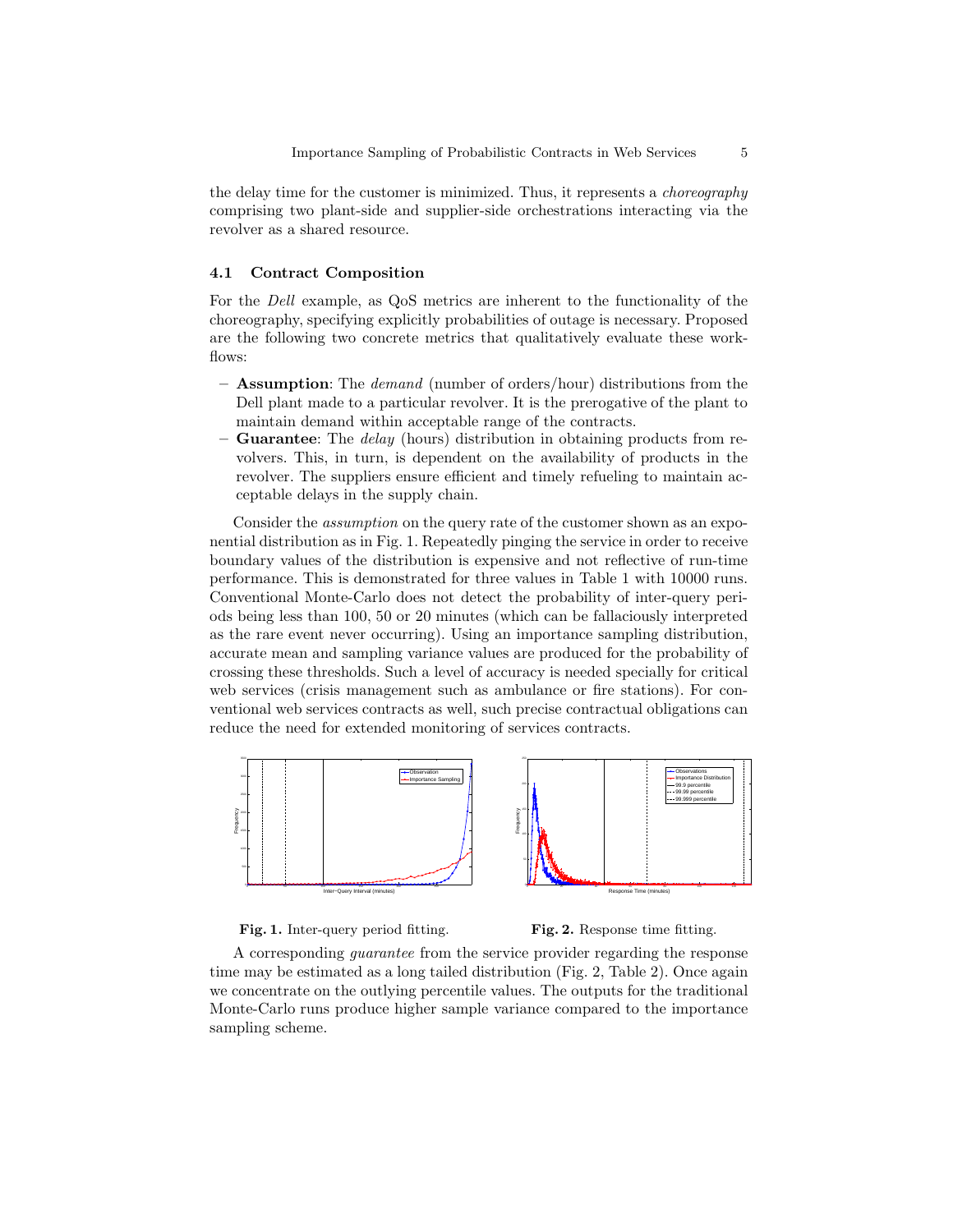6 Importance Sampling of Probabilistic Contracts in Web Services

| Inter-query period (mins.) mean MC $\vert$ variance MC $\vert$                        |  |  | meanIS | variance IS                                   |  |
|---------------------------------------------------------------------------------------|--|--|--------|-----------------------------------------------|--|
| 100                                                                                   |  |  | 0.0086 | 0.0094                                        |  |
| 50                                                                                    |  |  | 0.0018 | $7.36 \times 10^{-5}$                         |  |
| 20                                                                                    |  |  |        | $ 7.99 \times 10^{-5} $ 7.37 $\times 10^{-6}$ |  |
| <b>Table 1.</b> Inter-query periods by Monte-Carlo (MC) and Importance Sampling (IS). |  |  |        |                                               |  |

| Percentile | Latency (mins.)                |                      | mean MC variance MC l                                                                                                                                                                                                                                                                                                              | mean IS | variance IS                                 |
|------------|--------------------------------|----------------------|------------------------------------------------------------------------------------------------------------------------------------------------------------------------------------------------------------------------------------------------------------------------------------------------------------------------------------|---------|---------------------------------------------|
| 99.9       | 44.61                          | 0.0022               | $2.456 \times 10^{-6}$                                                                                                                                                                                                                                                                                                             | 0.0018  | $3.5548 \times 10^{-7}$                     |
| 99.99      | 69.58                          | $5.2 \times 10^{-4}$ | $5.65 \times 10^{-7}$                                                                                                                                                                                                                                                                                                              |         | $3.04 \times 10^{-4}$ $3.82 \times 10^{-8}$ |
| 99.999     | 125.70                         | $1.1 \times 10^{-4}$ | $1.19 \times 10^{-7}$                                                                                                                                                                                                                                                                                                              |         | $3.47 \times 10^{-7}$ $3.12 \times 10^{-9}$ |
| ה ווה      | $\sim$ 1 M $\sim$ 0 1 M $\sim$ |                      | $\mathbf{1}$ $\mathbf{r}$ $\mathbf{r}$ $\mathbf{r}$ $\mathbf{r}$ $\mathbf{r}$ $\mathbf{r}$ $\mathbf{r}$ $\mathbf{r}$ $\mathbf{r}$ $\mathbf{r}$ $\mathbf{r}$ $\mathbf{r}$ $\mathbf{r}$ $\mathbf{r}$ $\mathbf{r}$ $\mathbf{r}$ $\mathbf{r}$ $\mathbf{r}$ $\mathbf{r}$ $\mathbf{r}$ $\mathbf{r}$ $\mathbf{r}$ $\mathbf{r}$ $\mathbf{$ |         |                                             |

Table 2. Latency by Monte-Carlo (MC) and Importance Sampling (IS) schemes.

An advantage of this scheme is that the contracts will be formulated as explicit probabilities of contractual deviation. The WSLA framework [10], refined with precise probabilistic percentile values of QoS distributions specified as:

```
<Assumptions>
<SLAParameter name="InterQueryPeriod" type="float" unit="seconds" />
<Predicate xsi:type="wsla:Greater">
   <Percentile> 95 </Percentile> <Value> 30 </Value>
   <SampleVariance> 10^-3 </SampleVariance> </Predicate> </Assumptions>
<Guarantees>
<SLAParameter name="ResponseTime" type="float" unit="seconds" />
<Predicate xsi:type="wsla:Less">
   <Percentile> 99 </Percentile> <Value> 15 </Value>
   <SampleVariance> 10^-3 </SampleVariance> </Predicate> </Guarantees>
```
The contract now specifies the contract from the assumption-guarantee viewpoint. For any measurement period, the Percentile values of the ResponseTime should be less than the specified bounds. On the other hand, the InterQueryPeriod should be greater than the threshold values. In both cases, the SampleVariance is taken into account. Such a framework allows for distributions to be used for both contractual specification and monitoring deviations.

#### 4.2 Forecasting

Traditional forecasting models like autoregressive moving averages [9] rely heavily on accurate mathematical modeling of workflow processes. In this section, we propose using pre-identified contracts / observations to provide an easier method of forecasting outages in web services orchestrations. Consider a Dell revolver with critical stock of 10 items, refueling batch 50 items and a polling period of 10 hours. With an assumption distribution of orders/hour shown in Fig. 3, the response time distribution obtained over a period of 1 week is shown in Fig. 4. If an item is available, it is procured immediately. Else, it is refueled with a supplier delay when polling detects sub-critical revolver levels.

In order to develop a guarantee distribution, the Dell plant must estimate the probability that delays over 72, 96 or 120 hours are experienced (leading to cancellation in orders). Through importance sampling, these values can be better estimated as in Table 3. Notice that the variance through importance sampling is several orders of magnitude lower than conventional Monte-Carlo. The Dell plant can provision more stringent supplier obligations to reduce the delays. For instance, changing the critical stock to 50 items, refueling batch 200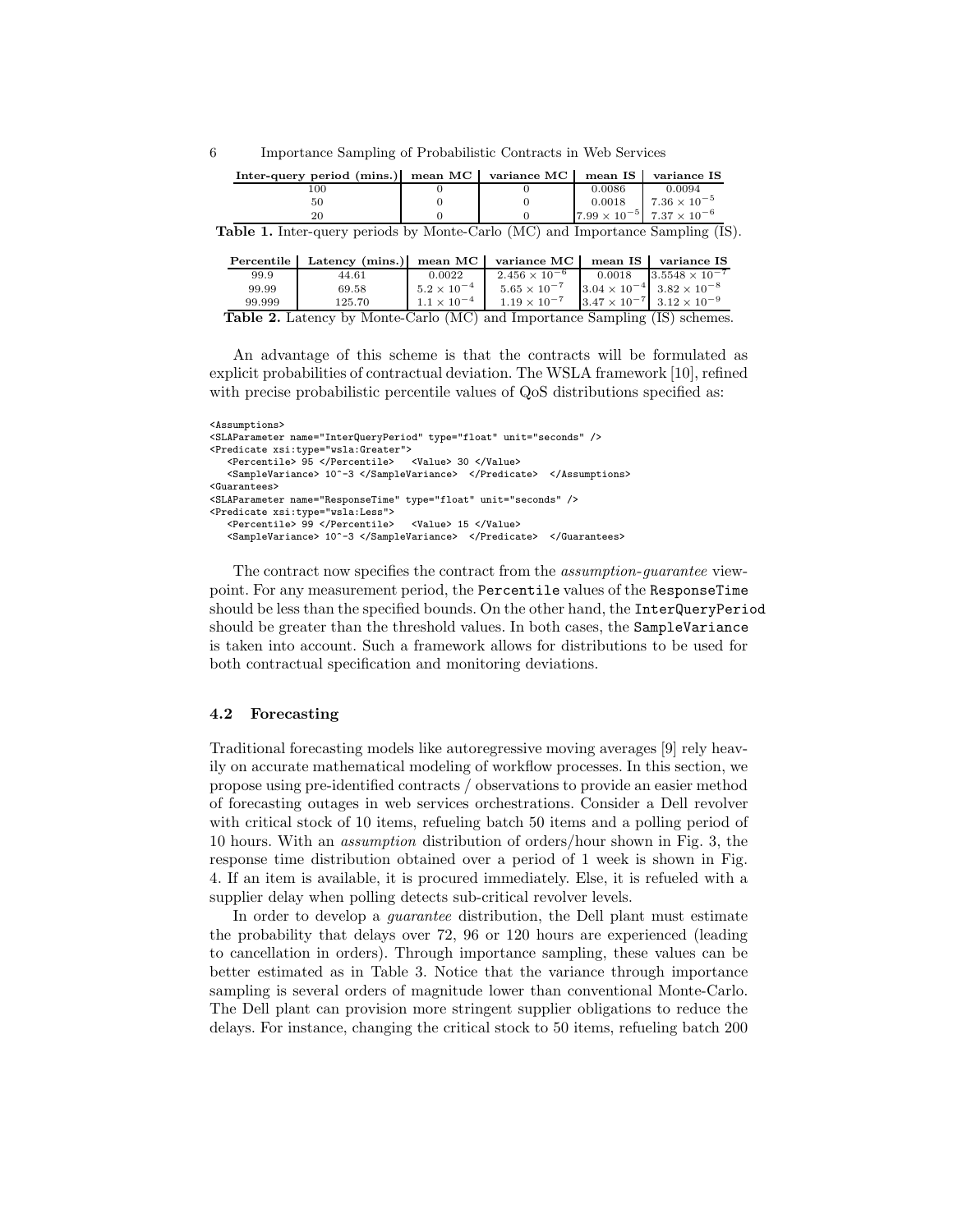

Fig. 3. Assumption: Plant side demand dis- Fig. 4. Guarantee: Supplier side procuretributions. ment delays.

items produces a new set of values, with lower probabilities of crossing outlying values as shown in Table 4.

Such changes produced by improved supplier performance is barely observed through traditional Monte-Carlo sampling, thus proving the efficacy of Importance Sampling. Application of forecasting through pre-negotiated contracts emphasize the need for precise contractual obligations needed in web services.

| Delay (hours)                                |       | mean MC variance MC  |  | mean IS variance IS                         |  |
|----------------------------------------------|-------|----------------------|--|---------------------------------------------|--|
|                                              | 0.002 | $3.2 \times 10^{-3}$ |  | $0.0016$ $1.72 \times 10^{-7}$              |  |
| 96                                           |       |                      |  | $3.88 \times 10^{-4}$ $3.71 \times 10^{-8}$ |  |
| 120                                          |       |                      |  | $1.02 \times 10^{-4}$ 6.25 $\times 10^{-9}$ |  |
| <b>Table 3.</b> Original contract estimates. |       |                      |  |                                             |  |

|     | Delay (hours)   mean MC   variance MC   mean IS   variance IS |                                               |
|-----|---------------------------------------------------------------|-----------------------------------------------|
| רי  |                                                               | $1.08 \times 10^{-4}$ 1.35 $\times 10^{-8}$   |
| 96  |                                                               | $9.91 \times 10^{-5}$ 1.89 $\times 10^{-9}$   |
| 120 |                                                               | $2.734 \times 10^{-5}$ 6.74 $\times 10^{-10}$ |

Table 4. Reformulated contract estimates providing lower probabilities of delay.

## 5 Related Work

The use of probabilistic QoS and contracts was introduced by Rosario et al [3] and Bistarelli et al [11]. Instead of using hard bound values for parameters such as response time, the authors proposed a probabilistic contract monitoring approach to model the QoS bounds. The composite service QoS was modeled using probabilistic processes by Hwang et al [12] where the authors combine orchestration constructs to derive global probability distributions.

In [14], Gallotti et al propose using a probabilistic model checker to assess non-functional quality attributes of workflows such as performance and reliability. Validating SLA conformance is studied by Boschi et al [15]. A series of experiments to evaluate different sampling techniques in an online environment is studied.

The use of importance sampling to change probability of occurrence of events in well known [5]. An associated work in this area is importance splitting [13]. Importance splitting considers the estimation of a rare event by deploying several conditional probabilities during simulation runs, reducing the need to identify importance distributions as used in this case.